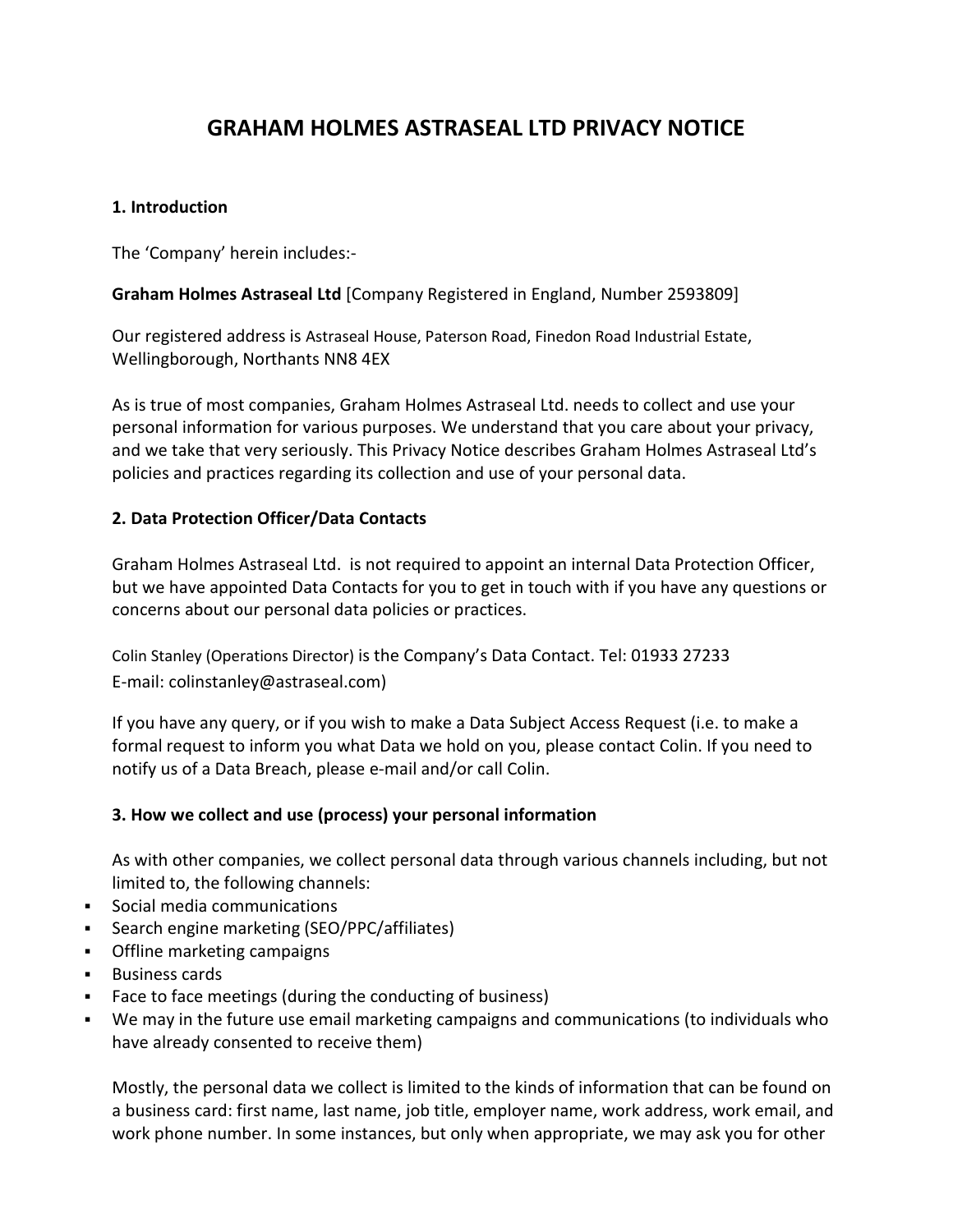specific personal data, although this will always be optional (for example, dietary requirements in advance of an event, or your hobbies and interests).

We will store your details on Window Designer and Opera, which are Graham Holmes Astraseal Ltd`s CRM database and accounts systems respectively, in accordance with our marketing data storage and retention policy (see section 8).

We will use various methods to record your consent, which may in the future include the use of a 'consent preference centre' available via buttons on pages of our websites. This would enable you to record your consent for us to send you marketing content, based on optional preferences that you control.

# How we use your personal information:

If you consent, we will send you free of charge marketing content which relates to any preferences which you may have stated, until you tell us not to. You can change your preferences or remove your consent at any time by e-mailing, telephoning or writing to us. In the future, we hope to offer you the opportunity to do any or all of this by using a 'consent preference centre'.

# Events, news, insights and product and services information:

From time to time, Graham Holmes Astraseal Ltd hosts events. These include in-person conferences, meetings or sessions we arrange during industry events. We also publish news, insights and information on our services. If you have given your consent to receive information about events, news, insights or our services, we will send you information in line with your stated preferences, free of charge, until you tell us not to.

We may also include forms on our website which enable you to sign up for specific events if you wish to, or download content such as insights or information about our services. Any data we collect from these specific forms will only be processed and used for purposes relating to the event or topic that the form relates to. Your consent to this will not be used as consent to send you any other unrelated marketing content, although we may also offer you an optional opportunity to consent for us to send you carefully selected marketing content that we think you might be interested in, free of charge, until you tell us not to. Alternatively, you can contact us and specify which topics you would like us to send you information about, on an ongoing basis, until you tell us not to.

# When you make an enquiry to us:

If you make an enquiry to us via our website, by email, or face-to-face (e.g. at an event), we may offer you an opportunity to consent to us storing your personal data for us to send you information relating to your enquiry, on an ongoing basis, until you tell us not to.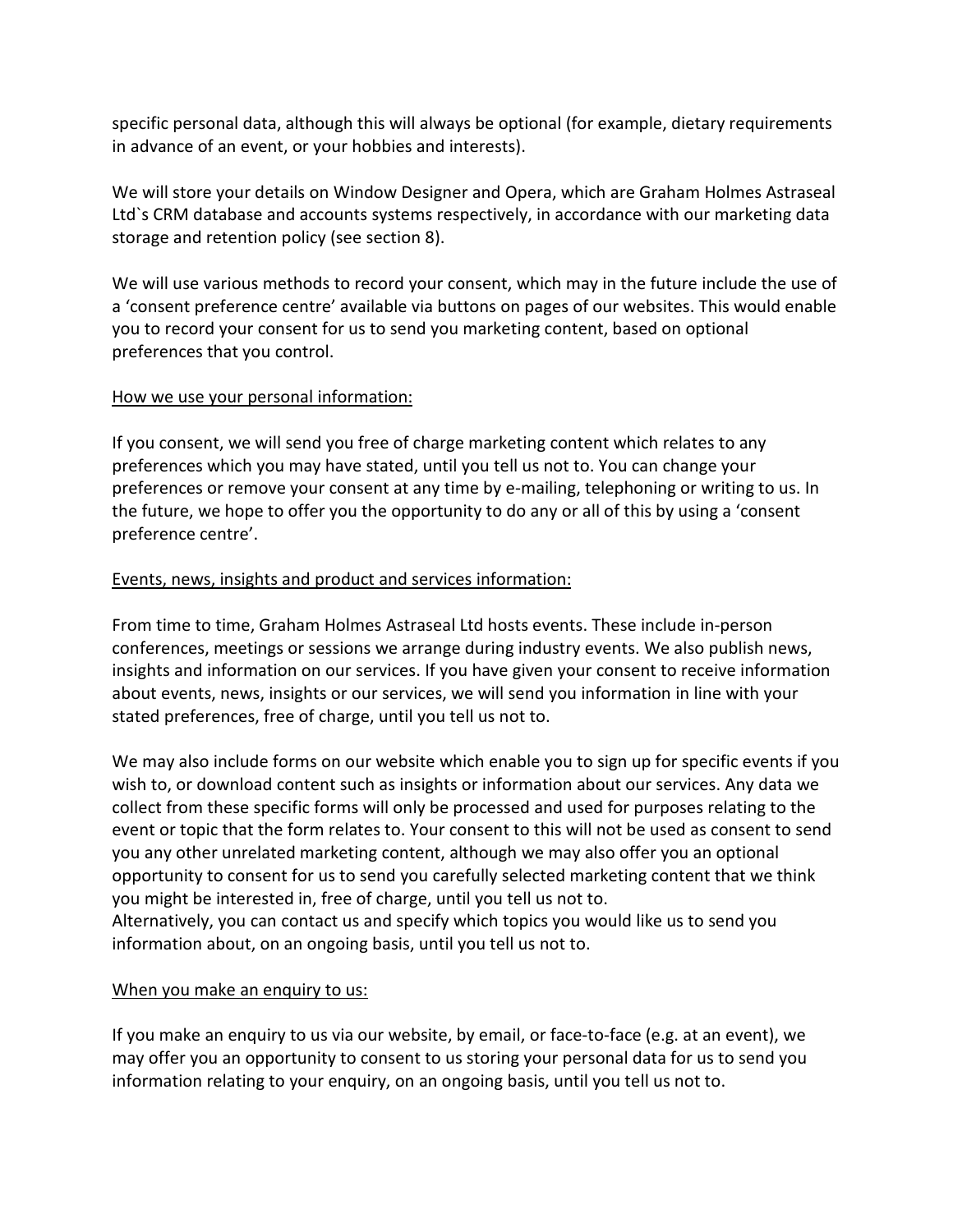# **4. When and how we share information with others**

Astraseal is committed to ensuring its products and workmanship conform to the very highest standards of safety, quality and professionalism. It is therefore necessary for us to register every installation with the appropriate authorities; and this will include our passing on some of your personal data (e.g. Name, Address and Details of Products/Installation) to FIRAS, FENSA and/or the British Standards Institute. The Privacy Notices of these highly respected regulatory organisations detailing how they use and protect your Data can be found on their Websites.

# **5. Transferring personal data from the EU**

Graham Holmes Astraseal Ltd does not transfer data to countries that have not sought nor received a finding of "adequacy" from the European Union under Article 45 of the GDPR. We will only ever do so in the future: with your consent; to perform a contract with you; or to fulfill a compelling legitimate interest of Graham Holmes Astraseal Ltd in a manner that does not outweigh your rights and freedoms.

# **6. Data subject rights**

This Privacy Notice is intended to provide you with information about what personal data the Graham Holmes Astraseal Ltd collects about you and how it is used. If you have any questions, please contact one of the Data Contacts listed in Section 2.

Data subjects have the following rights (subject to the provisions of the GDPR):

- The right to be informed
- The right of access
- The right to rectification
- The right to erasure
- The right to restrict processing
- The right to data portability
- The right to object
- Rights in relation to automated decision making and profiling. If you wish to exercise your rights as a data subject or unsubscribe from marketing consent which you have given previously, please contact one of the Data Contacts listed in Section 2.

# **7. Security of your information**

To help protect the privacy of data and personally identifiable information which you transmit through use of this Site, we maintain physical, technical and administrative safeguards. We update and test our security technology on an on-going basis. We restrict access to your personal data to those employees who need to know that information in order to provide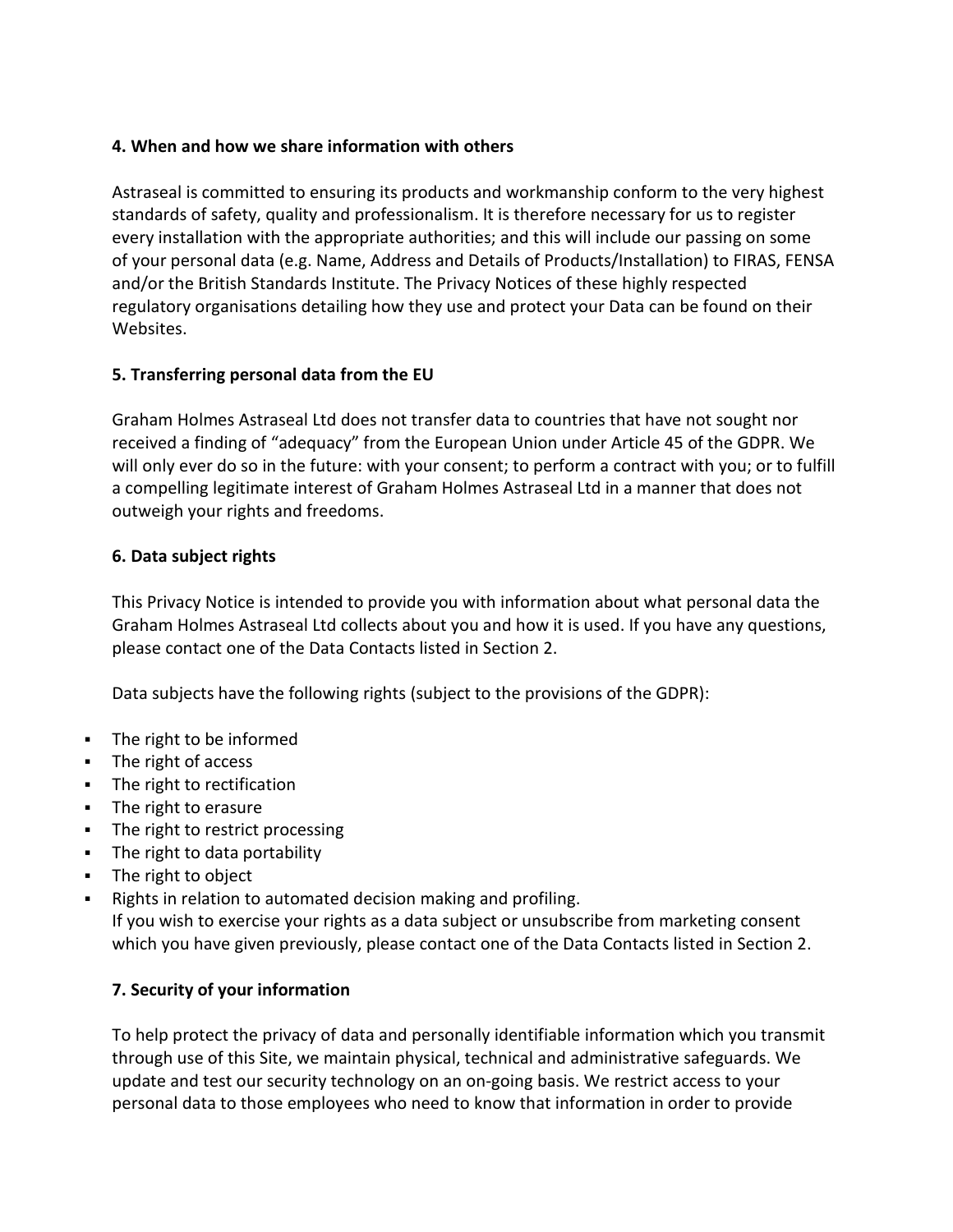benefits or services to you. In addition, we train our employees about the importance of confidentiality and maintaining the privacy and security of your information. We commit to taking appropriate disciplinary measures to enforce our employees' privacy responsibilities.

# **8. Data storage and retention**

Your personal data is stored by Graham Holmes Astraseal Ltd on its servers, and on the servers of the 3rd party service providers Graham Holmes Astraseal Ltd engages, which are located within the UK. Graham Holmes Astraseal Ltd retains data for different durations depending on the purposes for data collection and use. We have listed the retention periods in this notice. For more information on where and how long your personal data is stored, and for more information on your rights of erasure and portability, please get in touch with one of the Data Contacts listed in Section 2.

# **Web/E-mail/Data storage locations:**

Graham Holmes Astraseal Ltd's servers/e-mails

## **CRM platform:**

- Window Designer
- **D**pera

# **Storage and transfer:**

- Outlook: EU
- Local/shared drives

## **Data retention review periods and storage durations:**

## **Web / email / social media platforms:**

**Periodic review; seven years retention** 

## **CRM platform:**

- Window Designer : Periodic review; ten years retention
- Opera : Periodic review; ten years retention

## **Storage and transfer:**

- Outlook: Periodic review; three years retention
- Local/shared drives: Periodic review; five years retention

## **9. Questions, concerns or complaints**

If you have a question or wish to communicate any concern, please get in touch with one of the Data Contact listed in Section 2.